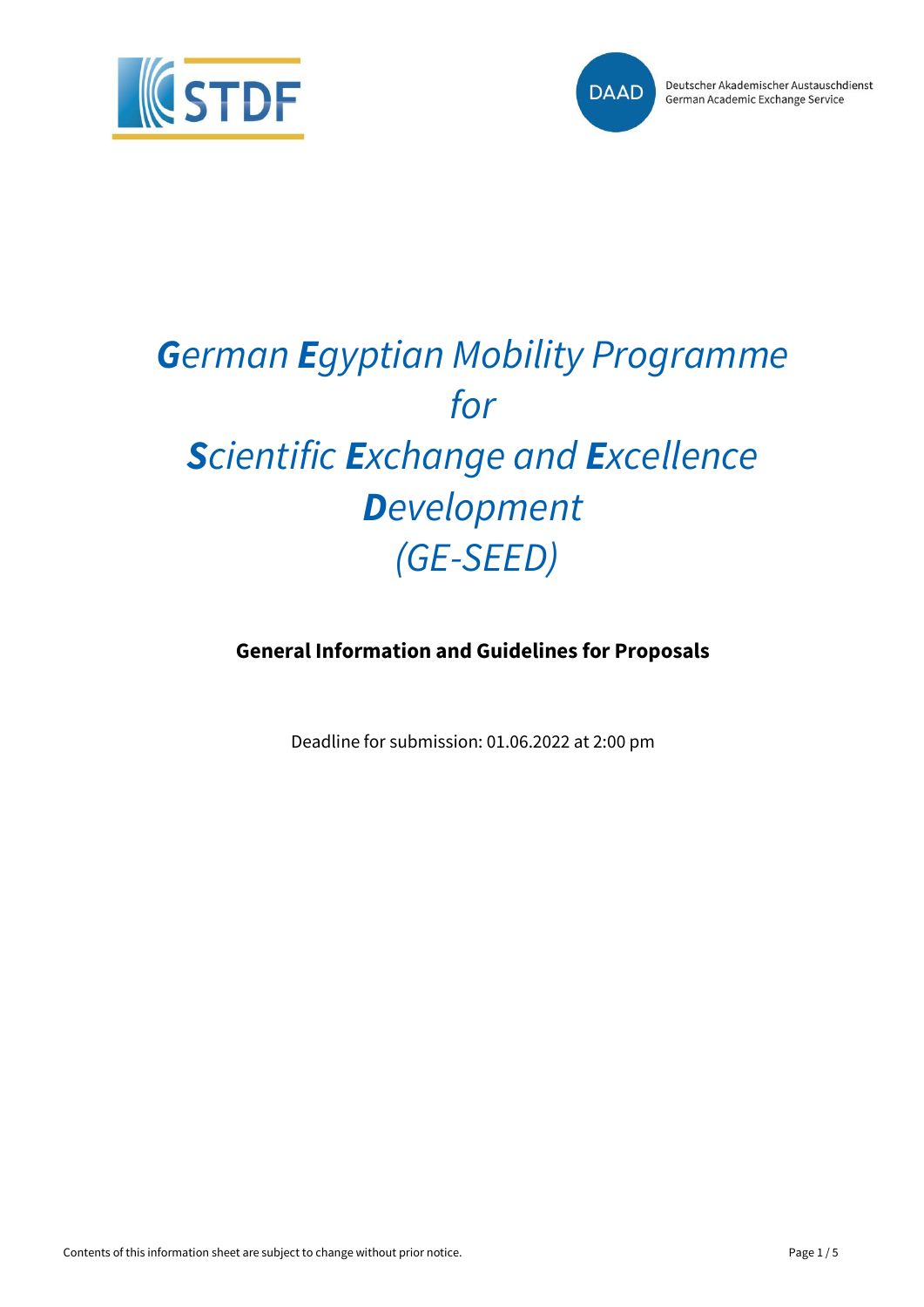



## **GE-SEED Call for the Academic Year 2022/2023**

With a view to intensifying interaction and scientific cooperation between Egyptian and German Scientists / Institutions, the **Science, Technology and Innovation Funding Authority (STDF)** and the **German Academic Exchange Service (DAAD)** jointly extend support for exchange of scientific visits through the jointly funded **G**erman **E**gyptian Mobility Programme for **S**cientific **E**xchange and **E**xcellence **D**evelopment **(GE-SEED).**

Thus, the programme is quite literally to be considered as SEED money for further collaborative research.

## **Aim of the programme**

**GE-SEED aims at supporting bilateral mobility between Egyptian and German scientific teams with special emphasis on young scientists (Master and PhD students) and within the framework of a jointly submitted research project for a period of up to two years. The main goal of this programme is to encourage partnerships between both sides and enhance collaboration and technology transfer.**

## **Prerequisites**

Faculty members, Scientists and Academics belonging to Universities and Research Institutes should form a project team headed by a Principal Investigator (PI). Those having permanent positions in the above-mentioned institutions can apply as PIs. Teams should not exceed five members.

A complete project proposal (in terms of content, names of team members on both sides, … etc.) for academic / scientific co-operation must be uploaded by the German PI to DAAD Bonn Portal [\(www.mydaad.de\)](http://www.mydaad.de/) and by the Egyptian PI to the website of the STDF [\(www.stdf.eg\)](http://www.stdf.eg/) both in the prescribed format available on the websites.

The project proposal should contain the objectives, technical details, methodology, the expected outputs and achievable goals of the project, the biography of the PI, a list of his/her relevant publications during the last 5 years and a list of other projects, national and international, implemented by him/her etc.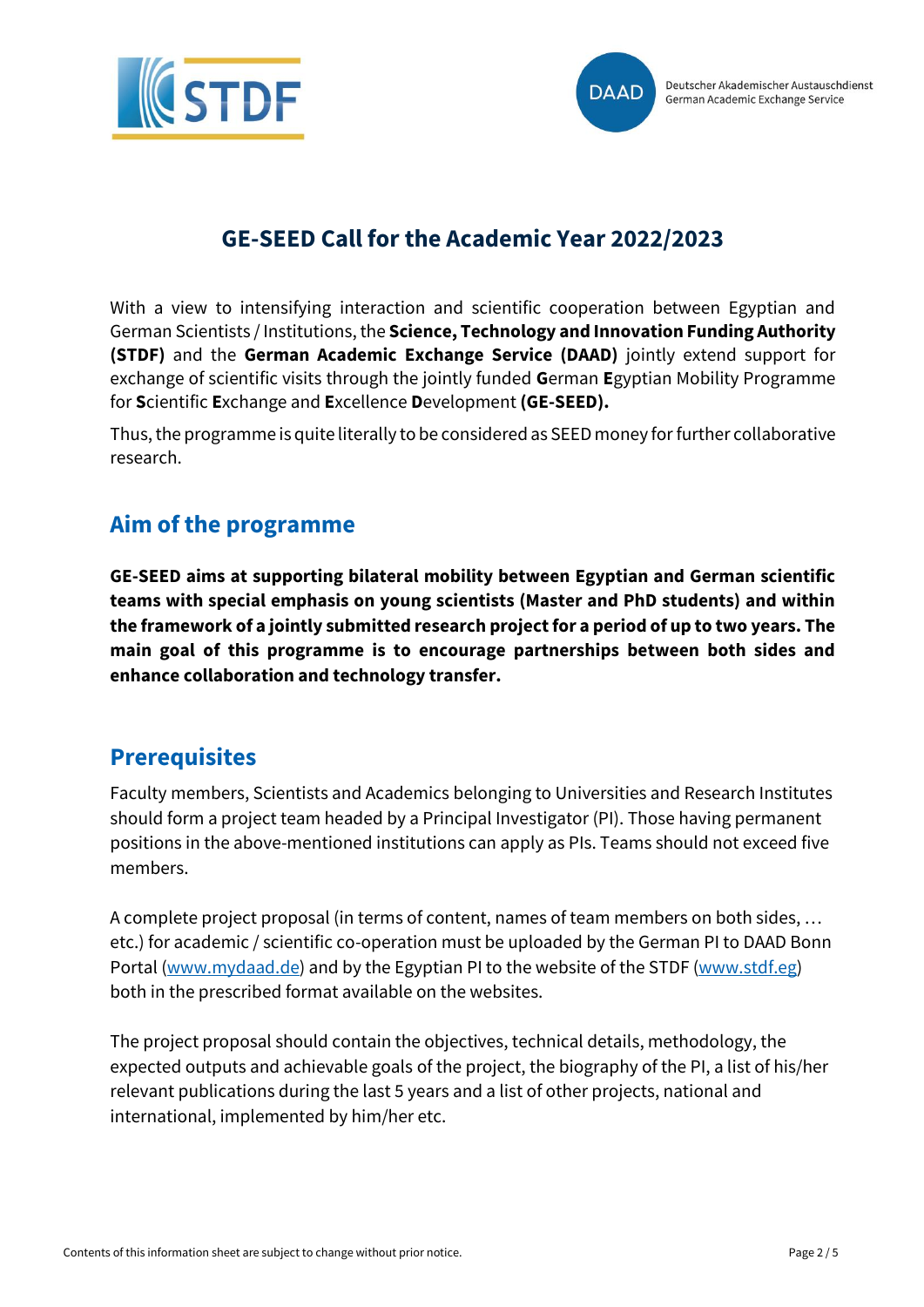



#### **Application Requirements:**

- 1. Application form found on the following link: [www.stdf.eg](http://www.stdf.eg/)
- 2. CVs of all Egyptian and German team members
- 3. Ethical Declaration
- 4. Publication list of the Egyptian and German PIs
- 5. Endorsement letter from the Egyptian PI's institution
- 6. Gantt chart showing the timeframe for conducting the project tasks/activities

## **Project duration**

- Mobility grants will be awarded within the framework of a research project running for a duration of up to two years.
- Total duration of visits by senior scientists should not exceed 1 month per year, whereas total duration of visits by junior scientists should be within the range of 3 to 6 months per year, the table in the funding section explains the allowances according to the duration of stay.
- In all cases, the mutual visits of the academics / scientists should be justified in terms of number, duration, expenses and purpose of visit.

# **Eligibility and Project participants**

For both the German and Egyptian partners, this programme is open for publicly funded as well as private universities and research centers. Applicants from both sides should be affiliated to any of the above-mentioned entities.

Please note the following:

- A concrete and sound research proposal must be submitted; all requested documents must be submitted (such as ethical committee approval).
- The Pl must be a Ph.D. holder.
- On the Egyptian side, only Egyptian researchers are eligible for a mobility grant to Germany. Also, the researchers must be affiliated to an institution which has an Egyptian legal identity.
- Parallel applications of teams, team members or PIs during the same funding period are not permitted.
- In cases where a team/team member has been previously awarded a GE-SEED grant, he/she may apply for a new grant through the GE-SEED Programme **only after the completion of his/her previously funded project**. In this case a report of the success of the previous project has to be submitted together with the new application.
- The quality of the project is one of the main criteria for being accepted, nevertheless please note that the involvement of young scientists will be given preference, if applicable.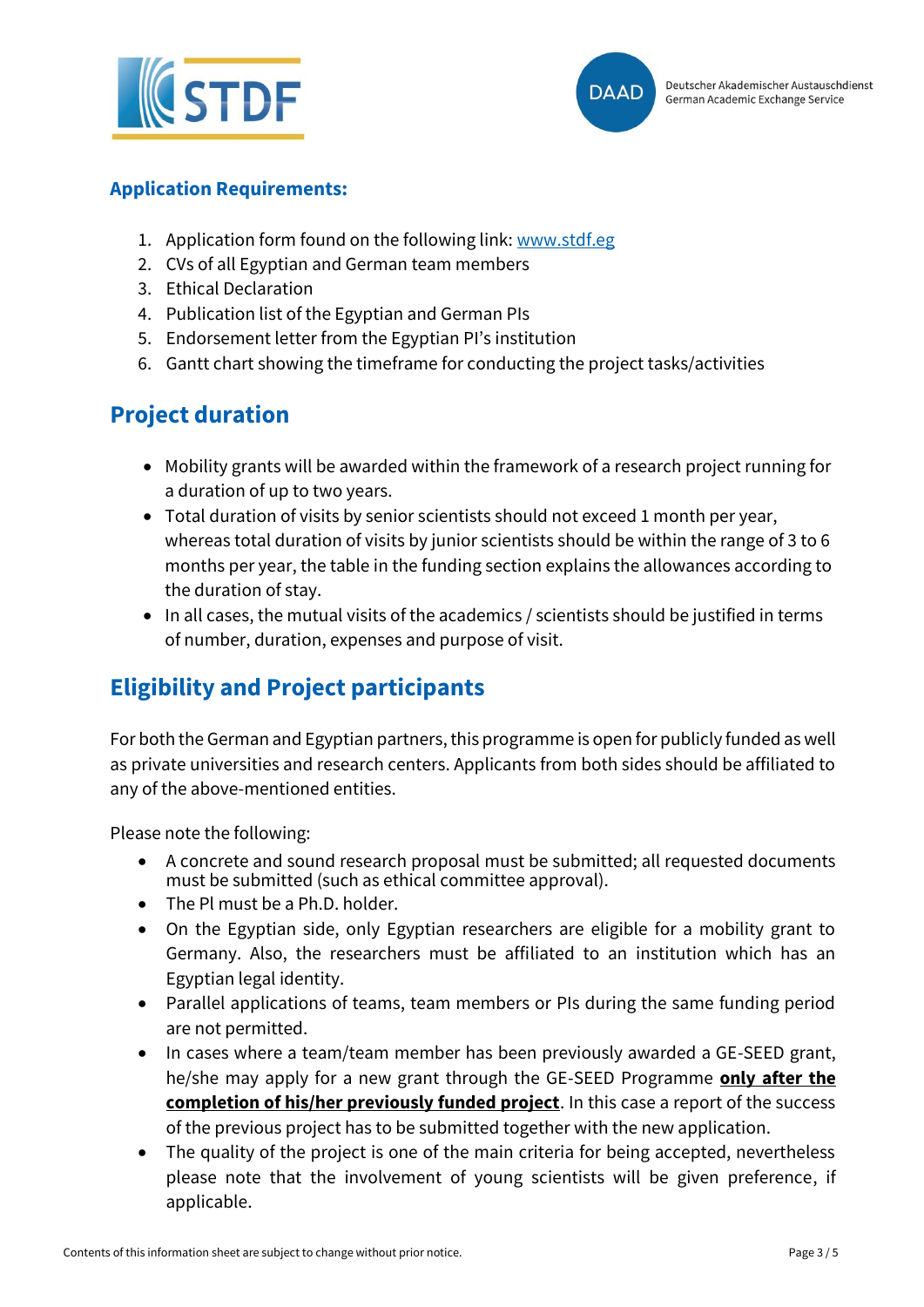



#### **Please note that**

the technical responsibility of the research project remains at the German and Egyptian PI; however, the financial responsibility of the programme would remain at the DAAD and STDF for the German and Egyptian sides, respectively.

The following types of proposals shall not be considered:

- Already existing collaborative projects where travel and living expenses are financed by some other source of funding.
- Purely individual visits, training programme(s), or study purposes
- Organisation of Seminars / Workshops or participation in a Conference / Congress.

Also, the following items/expenses are not covered by this funding programme:

- Purchase of equipment, infrastructure, workspaces and office machines etc.
- Project-related incidental costs (for example: bench fees, staff or running costs, costs for computer time, materials purchases, documentation, photocopying, printing, domestic travel, consumables or other expenses)

## **Funding**

Grants will be offered only towards travel and living costs within the framework of a welldefined and approved research project. For the Egyptian PI, the STDF will bear the travel cost as well as the daily allowance during the stay at the German research institution (including overseas medical insurance) between the place of work of the scientists/students in Egypt and the place of work in Germany.

It is expected that primary financing for the collaborative research project, including personnel costs, is already available or will be obtained from other sources of funding.

**The total funding requested from the Egyptian and the German side, respectively, must not exceed 15.000 EURO per project per year and it will be distributed as follows:** 

#### **For Egyptian Scientists:**

#### *Senior and post-doctoral scientists:*

| <b>Period</b> | Allowance covering living and accommodation expenses |
|---------------|------------------------------------------------------|
| up to 15 days | 140 € per day                                        |
| 16-30 days    | 100 € per day                                        |

• **575 EURO** will be granted as travel allowance.